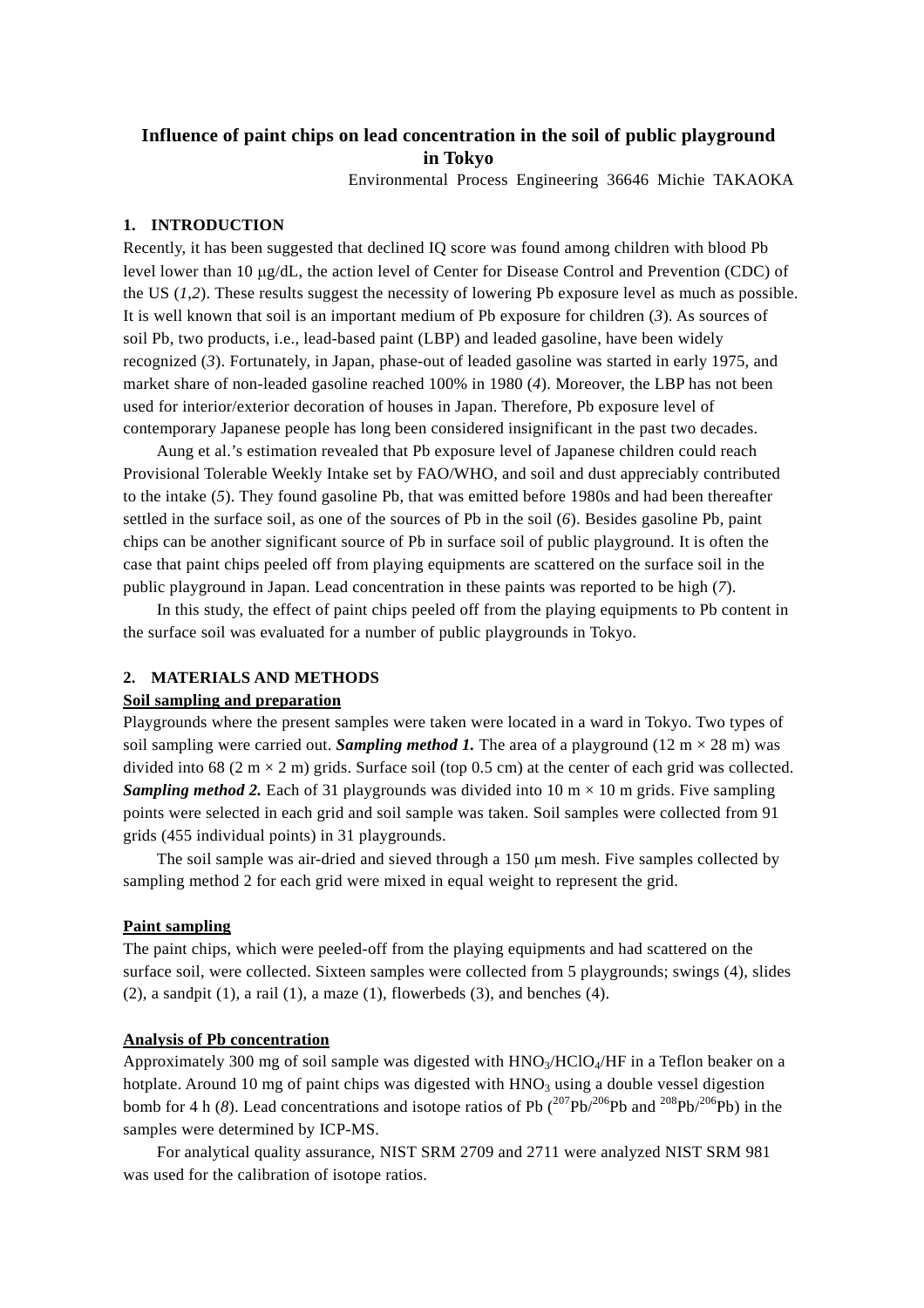# **Calculation of the degree of peeling-off of paint from surface of playing equipments**

Cross-section paper (2 cm  $\times$  2 cm per grid) was applied to an appropriate surface of playing equipments and the peeling-off index (POI) was calculated as follows:

# $POI = \{ (number of grids all of paint is needed-off) \times 1 + (number of grids$ a part of paint is peeled-off) *×* 0.5} / total number of grids

When more than 2 playing equipments were present in a playground, POIs for all of the equipments were averaged to represent the playground.

### **3. RESULTS**

### **Lead concentration in paint chips scattered on surface soil**

A maximum of 8.5% of Pb was contained in the paint chips (Table 1). Lead concentration in the paint chips collected from surface soil underneath wooden benches in the playground No.2 was low as compared wi th those underneath playing equipments m ade of metals. This result is consistent wi th my notion that anticorrosive paint is the major contributor to elevated Pb

| <b>rable 1.</b> Lead concentration in panit chips |        |                   |          |           |                 |
|---------------------------------------------------|--------|-------------------|----------|-----------|-----------------|
| Park No.                                          | source | $Pb(\%)$          | Park No. | source    | $Pb(\%)$        |
| No.1                                              | bench  | $1.66 \pm 0.03$   | No.3     | swing     | $5.69 \pm 0.06$ |
| No.1                                              | bench  | $2.58 + 0.05$     | No.4     | swing     | $3.12 \pm 0.01$ |
| No.1                                              | Slide  | $4.58 \pm 0.09$   | No.4     | sandpit   | $0.45 \pm 0.01$ |
| No.1                                              | swing  | $4.61 \pm 0.08$   | No.4     | flowerbed | $8.49 + 0.10$   |
| No.2                                              | bench  | $0.003 \pm 0.000$ | No.4     | flowerbed | $6.85 + 0.08$   |
| No.2                                              | bench  | $0.003 \pm 0.001$ | No.4     | flowerbed | $5.51 + 0.08$   |
| No.2                                              | Slide  | $0.77+0.01$       | No.5     | swing     | $0.26 \pm 0.01$ |
| No.2                                              | maze   | $3.00 \pm 0.03$   | No.5     | rail      | $2.90 \pm 0.03$ |

**Table 1.** Lead concentration in paint chips

Average  $\pm$  SD, n=3

concentration in paint chips scattered on the surface soil.

### **The Pb concentration distribution in playground**

Figure 1 shows profile of surface soil Pb distribution within playground A. Lead concentration in the 2 m  $\times$  2 m grid ranged from 15.9 mg/kg to 104 mg/kg (mean: 52.3  $\pm$  19.4 mg/kg). As clearly shown in this figure, Pb concentration was higher in the soil of the grid with painted playing equipment (Fig. 1).

The mean Pb concentration each of the 31 playgrounds was 55.5 mg/kg  $(15.2-237 \text{ mg/kg})$ indi cating that soil in some of the playgrounds is contaminated with Pb because natural soil Pb level in Japan was reported to be 20 mg/kg (*9*).



**Fig. 1** Lead distribution profile of surface soil within playground A



Fig. 2 Comparison of Pb concentration in grids with/without playing equipments for 20 playgrounds in Tokyo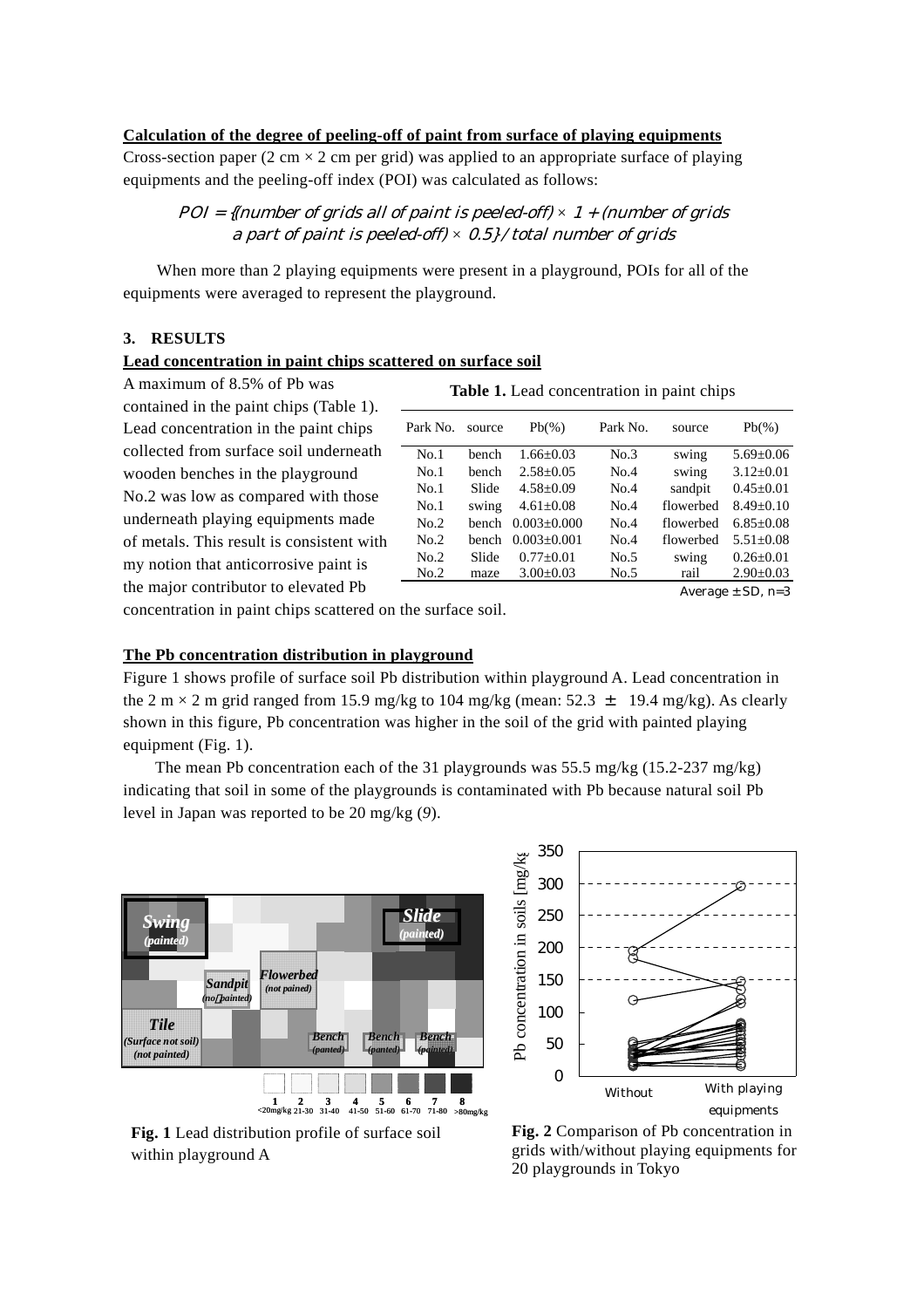In 17 playgrounds out of 20, where grids (10 m  $\times$  10 m) with and without painted playing equipments were present, Pb concentration was higher in the grid with painted playing equipment than that without it  $(Z = -3.136, p = 0.002$ , Wilcoxon's matched pair signed rank test) (Fig. 2).

### **Correlation with the Pb concentration in soil and t he degree of peeled-off of paint**

Figure 3 shows the correlation betw een POI and soil Pb concentration for 31 playgrounds. This positive correlation was statistically significant (Spearman rank-correlation coefficient,  $r = 0.368$ ,  $p = 0.041$ ).

#### **Lead isotope composition of the playground soils**

Figure 4 shows Pb isotope ratios of surface soils of the soil can be assumed to be native soil and atmospheric contribution from gasoline Pb of the past. Figure 5 rank-correlation coefficient,  $^{207}Pb/^{206}Pb$  and Pb conc.  $r = 0.536$ ,  $p = 0.002$ ; <sup>208</sup>Pb/<sup>206</sup>Pb and Pb playgrounds. Lead isotopic composition of the playground soil distributed with rather wide range. Although the predominant sources of Pb in surface fallout, Pb isotopic compositions of some soil samples were distinct from these sources indicating shows the correlation between Pb concentration and isotopic ratio. This positive correlation was statistically significant (Spearman conc.,  $r = 0.600$ ,  $p < 0.001$ ).

#### **. DISCUSSION 4**

The results shown in Fig. 1 and Fig. 2 indicated concentrations observed in playground soils in that paint chips peeled off from the playing equipments contributed to the elevated Pb Tokyo. It is possible that the paint chips are reduced to smaller fragments and particles by weathering and the fragments/particles will eventually be mixed into the soil particles.

However, the correlation between the Pb concentrations in playground soil (the average of all equipments in the playground was only marginally grids in playground) and POI of the playing significant (Fig. 3). I can assume that there are



**Fig. 3** Correlation between Pb concentration and POI





matter (*11*), Ore (*12*), Bed rock and soil (*13*), Leaded gasoline (*11*) This study, Airborne particulate

technical inadequacies in this data analysis that could have led to marginal significance (e.g., repainting). Besides these technical problems, large playground-to-playground variation in soil Pb relationship. In fact, Pb concentrations of the surface soils of the grids in playgrounds without any concentration can also be the reason of the marginal significance of POI-Pb concentration painted equipments ( $n = 37$  grids from 31 playgrounds) ranged from 11.8 to 229 mg/kg. Thus the larger variation of Pb concentration in surface soil might have masked relatively smaller variation caused by paint chips when multiple playgrounds are involved in the comparison.